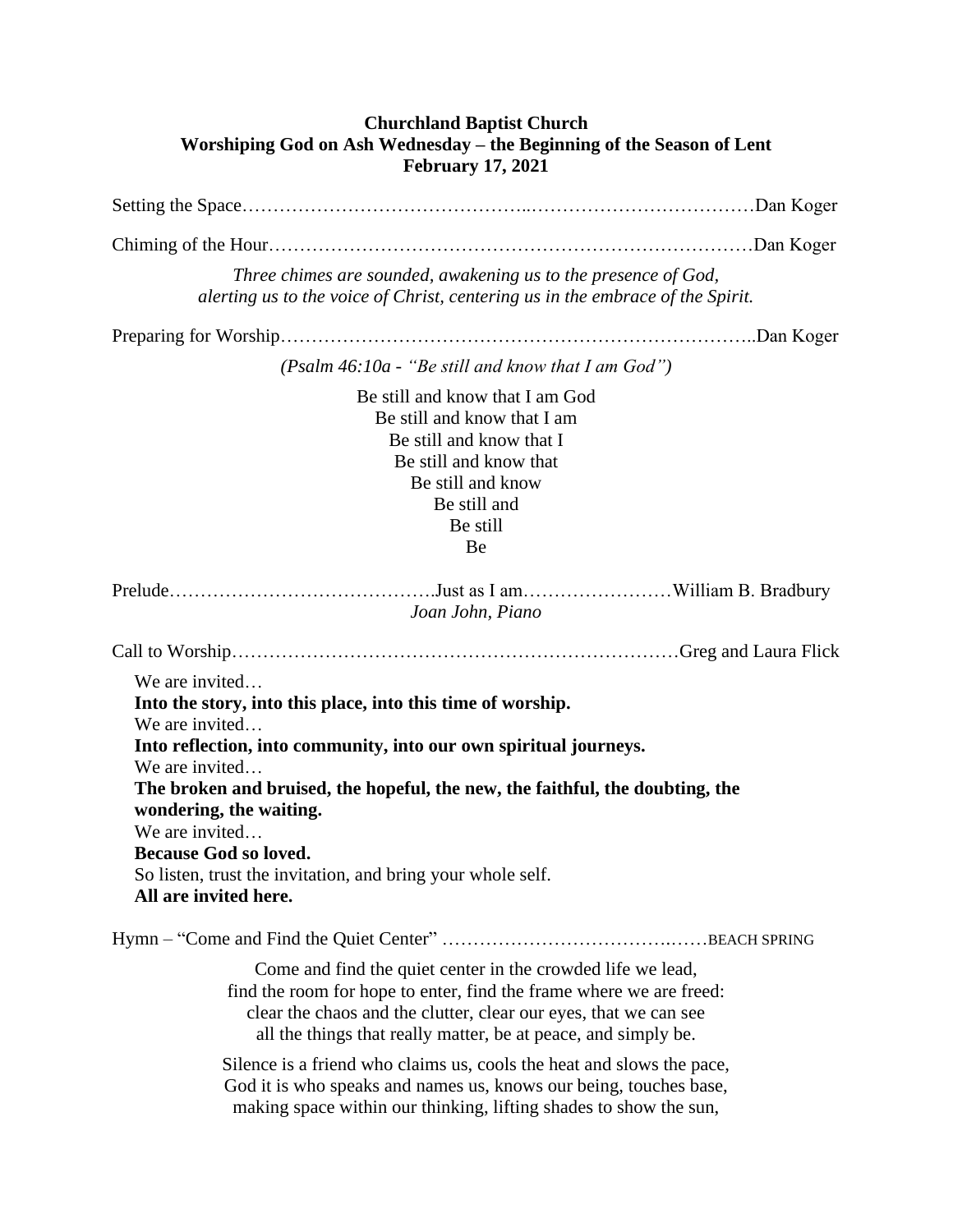raising courage when we're shrinking, finding scope for faith begun.

In the Spirit let us travel, open to each other's pain, let our loves and fears unravel, celebrate the space we gain: there's a place for deepest dreaming, there's a time for heart to care, in the Spirit's lively scheming there is always room to spare!

Call to Confession……………………………………………………………………Dan Koger

Ash Wednesday is a special day because it marks the start of something new. We are standing at the door of a journey into deeper faith, and God is inviting us in. However, we know that we cannot grow deeper and be transformed without God's help. So as we begin this season, we confess together, asking for God's participation in this new beginning. We are asking God to hold open the door.

Prayer of Confession…………………………………………………Kim Miller and Dan Koger

Holy God, we know that you are near, for you are always here, gathered among us, just a breath away. And despite knowing your nearness, we still stumble over ourselves, unsure of how to pray.

## **Bring our hearts into the room.**

So often we talk to you like a stranger, praying prayers of small talk about the weather and surface level concerns. We keep genuine fear and doubt tucked into corners, out of sight, out of mind.

#### **Bring our hearts into the room.**

And so often we try to think our way to you, as if we could use logic or our minds alone to explain your great unknown. We forget what we knew as children; we forget how to feel our way to you.

## **Bring our hearts into the room.**

And too regularly, we limit our experience of you to one hour a Sunday, missing your constant invitation into the holiness all around us. Forgive us. Guide us.

## **Bring our hearts into the room.**

We are here, God. We want to begin again.

#### **Bring our hearts into the room. Amen.**

Visual Reflection – "Remember That You are Dust"

From Dust to Dust……………………………………………………………………..Dan Koger *(using the charcoal cross or whatever you have that symbolizes ashes) "You are dust…and to dust you shall return."(Genesis 3:19b)*

Words of Forgiveness……………………………..…………………Kim Miller and Dan Koger

Friends, whether you are standing at the door of a deeper faith journey, unsure of what comes next. Or running your way through that threshold, you are claimed, forgiven, and loved by God.

## **Again and again, we are forgiven. Again and again, we are loved. Again and again, we are invited in.**

Thanks be to God for a love like that.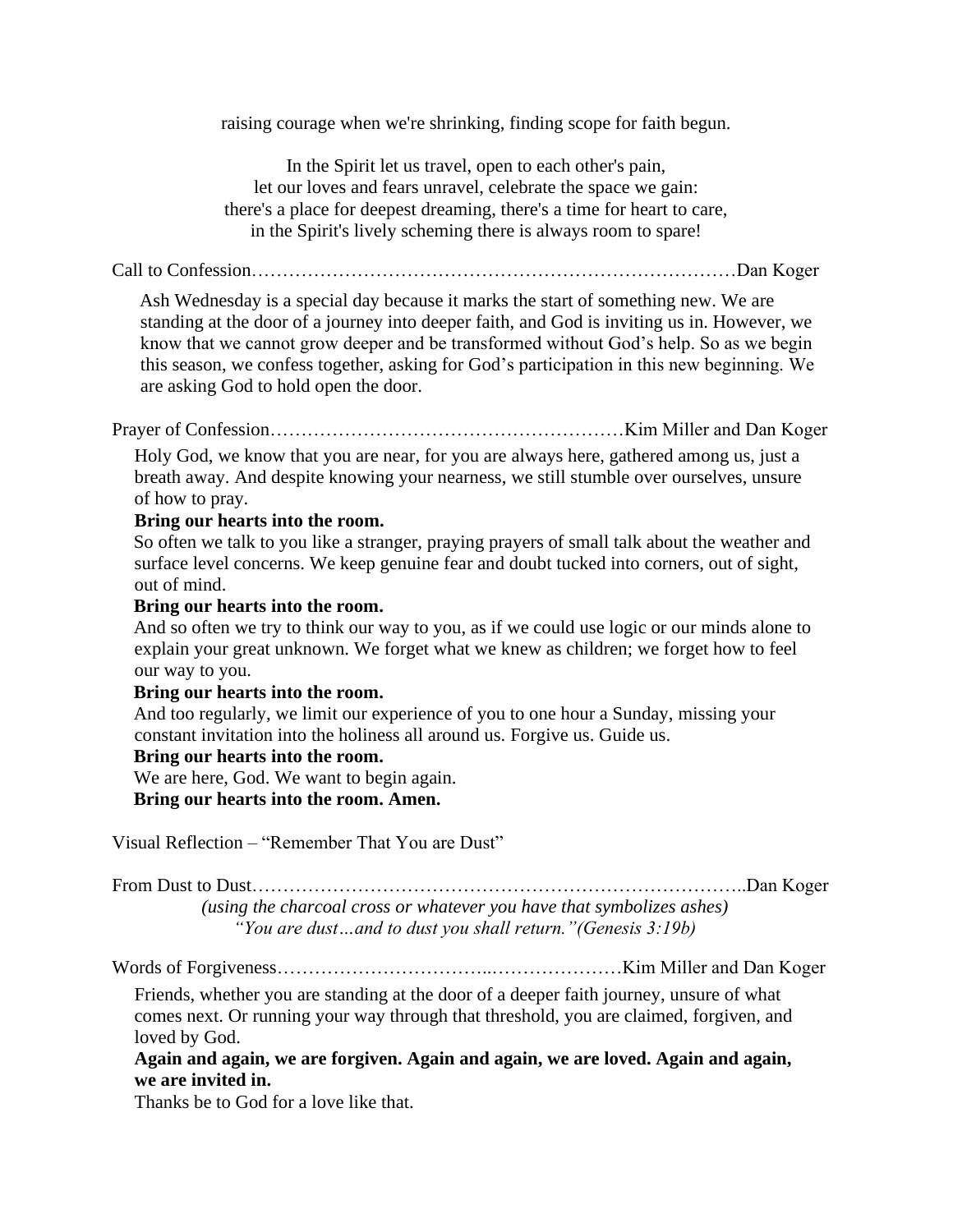#### **Amen.**

Prayer for Illumination……………………………………………………………Leslie Koger

Creator God, there is a rumbling in us that won't let go. It stirs in us like the wind stirs leaves—inviting us to move, drawing us forth. When we're quiet, we know that rumble is the Holy Spirit, Dancing love awake in us. So we're here. And we're still. And we're quiet. And on this first day of Lent, we're asking you to draw near. As we hear your scripture read aloud, open the door for us to move. Invite us in. Rumble us awake. Gratefully we pray, Amen.

Gospel Lesson from Matthew 6……………………………………………………..Kim Miller

"Be careful that you don't practice your religion in front of people to draw their attention. If you do, you will have no reward from your Father who is in heaven. "Whenever you give to the poor, don't blow your trumpet as the hypocrites do in the synagogues and in the streets so that they may get praise from people. I assure you, that's the only reward they'll get. But when you give to the poor, don't let your left hand know what your right hand is doing so that you may give to the poor in secret. Your Father who sees what you do in secret will reward you.

"When you pray, don't be like hypocrites. They love to pray standing in the synagogues and on the street corners so that people will see them. I assure you, that's the only reward they'll get. But when you pray, go to your room, shut the door, and pray to your Father who is present in that secret place. Your Father who sees what you do in secret will reward you.

"When you pray, don't pour out a flood of empty words, as the Gentiles do. They think that by saying many words they'll be heard. Don't be like them, because your Father knows what you need before you ask. Pray like this:

Our Father who is in heaven, uphold the holiness of your name. Bring in your kingdom so that your will is done on earth as it's done in heaven. Give us the bread we need for today. Forgive us for the ways we have wronged you, just as we also forgive those who have wronged us. And don't lead us into temptation, but rescue us from the evil one. "If you forgive others their sins, your heavenly Father will also forgive you. But if you don't forgive others, neither will your Father forgive your sins.

"And when you fast, don't put on a sad face like the hypocrites. They distort their faces so people will know they are fasting. I assure you that they have their reward. When you fast, brush your hair and wash your face. Then you won't look like you are fasting to people, but only to your Father who is present in that secret place. Your Father who sees in secret will reward you.

"Stop collecting treasures for your own benefit on earth, where moth and rust eat them and where thieves break in and steal them. Instead, collect treasures for yourselves in heaven, where moth and rust don't eat them and where thieves don't break in and steal them. Where your treasure is, there your heart will be also.

#### The Word of the Lord. **Thanks be to God.**

Meditation…………………………..… We are Invited In …..….…………………….Dan Koger

Preparing for Communion – "Change My Heart, O God"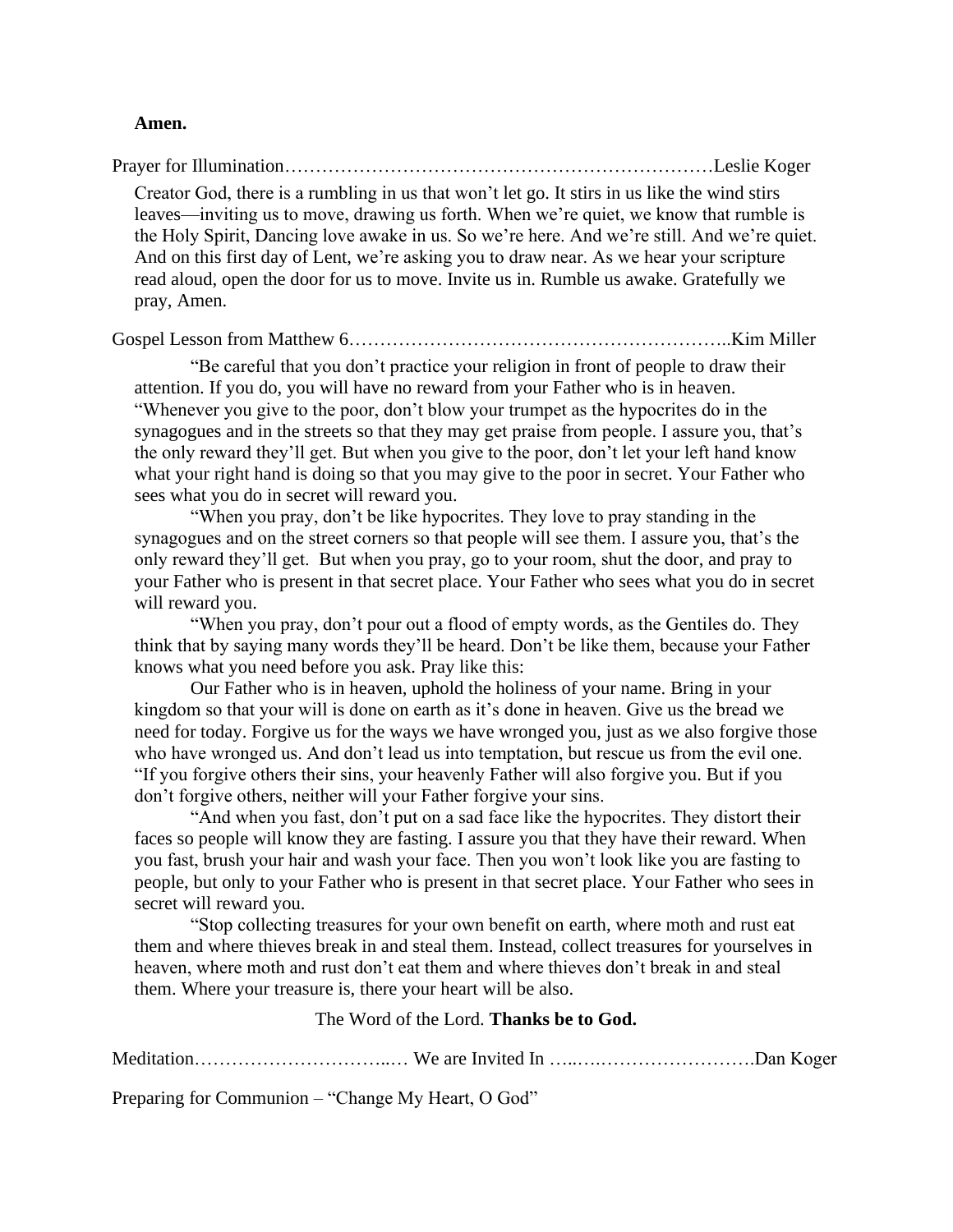Change my heart, O God, make it ever true Change my heart, O God, may I be like You.

You are the potter, I am the clay Mold me and make me, this is what I pray.

Change my heart, O God, make it ever true Change my heart, O God, may I be like You.

May I be like you.

Invitation to Communion………………………………………………………………Dan Koger

In the light of your love, our failings are illuminated - our failure to give, our failure to love, our failure to follow, our failure to serve, our failure to be the people you would have us be. Forgive us and renew us. Enfold us in your arms, once again, that we might daily know your forgiveness and healing love.

*The Bread of Life and The Cup of Love*

Affirmation of Faith…………………………………………………………………..Kim Miller

**We believe in an inviting God, who invites the poor and the sick, the outcast and the lonely, the immigrant and the refugee, The awkward and the abrasive, the young and the innocent. We believe God invites the best and the worst in all of us.** 

**We believe God invites us to: a life of faith, a crowded table, a messy church, a deeper truth, a resilient joy, a place to belong, a family among strangers, a world that is just, and a love that knows no bounds.** 

**We believe this invitation exists for all people. We believe this invitation exists for us. And when we miss the call or ignore the invite, we believe that God invites us again. Thanks be to God for that invitational Spirit. Amen.**

Prayer…………………………………………………………………………………Kim Miller

God of open doors, open arms, and open conversations, we know deep in our souls that you are forever inviting us in. Again and again, You invite us to take another step closer, another step deeper, another step further, in this journey of faith. So with your invitation in our hands, we pray for strength and wisdom. Show us the next right step in this journey. We are here. You are here. This is holy ground. May this holy Lenten journey begin Once again. Gratefully we pray. Amen.

Hymn – "O God, As We Pause"………………………………………………………ST. DENIO

*(sung to the tune of "Immortal, Invisible, God Only Wise")*

O God, as we pause from our usual ways, as millions stay home, as we count passing days, may we learn what matters — what really has worth. May we seek your reign as we live here on earth.

May we find your blessings in small, common things;